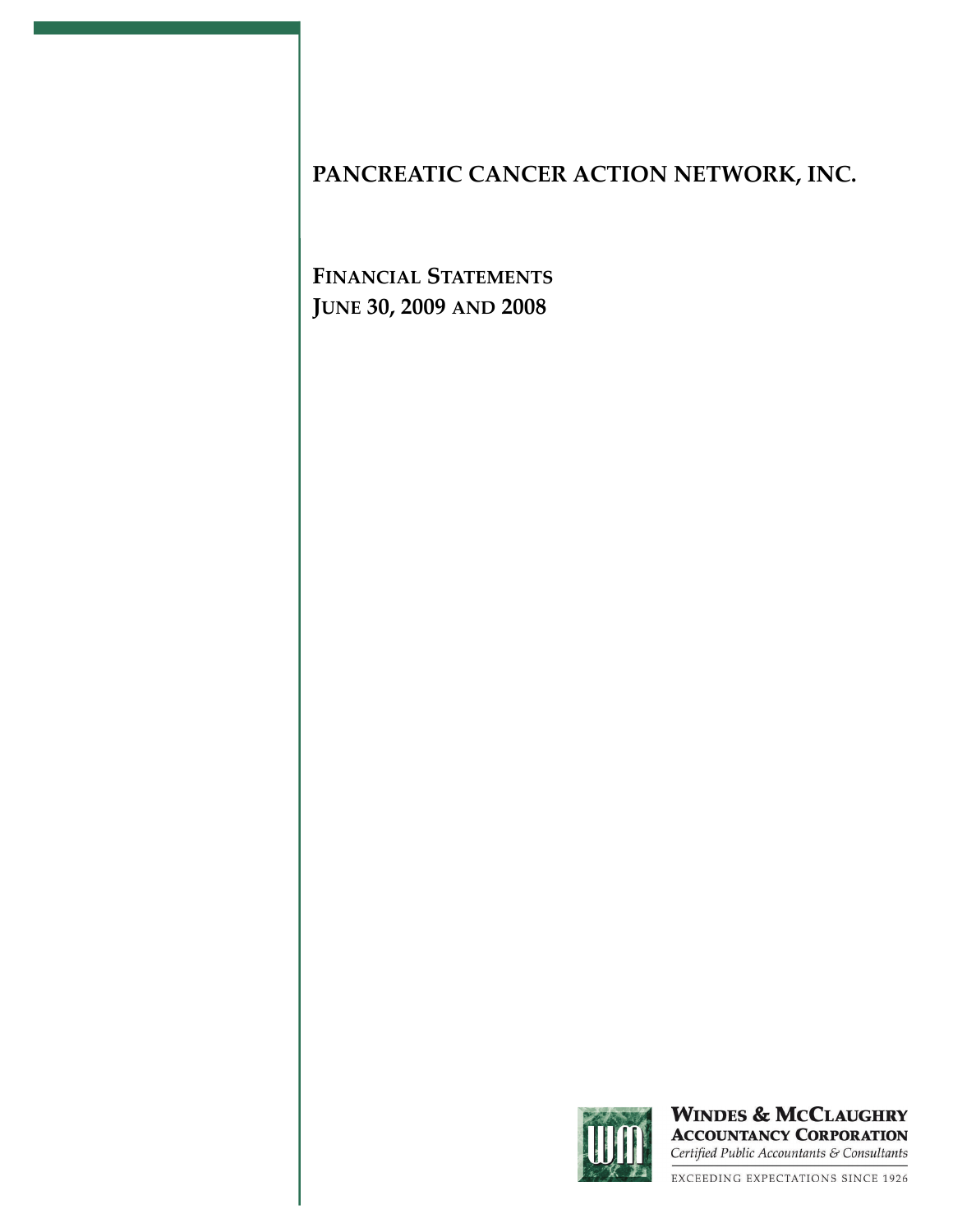# **CONTENTS**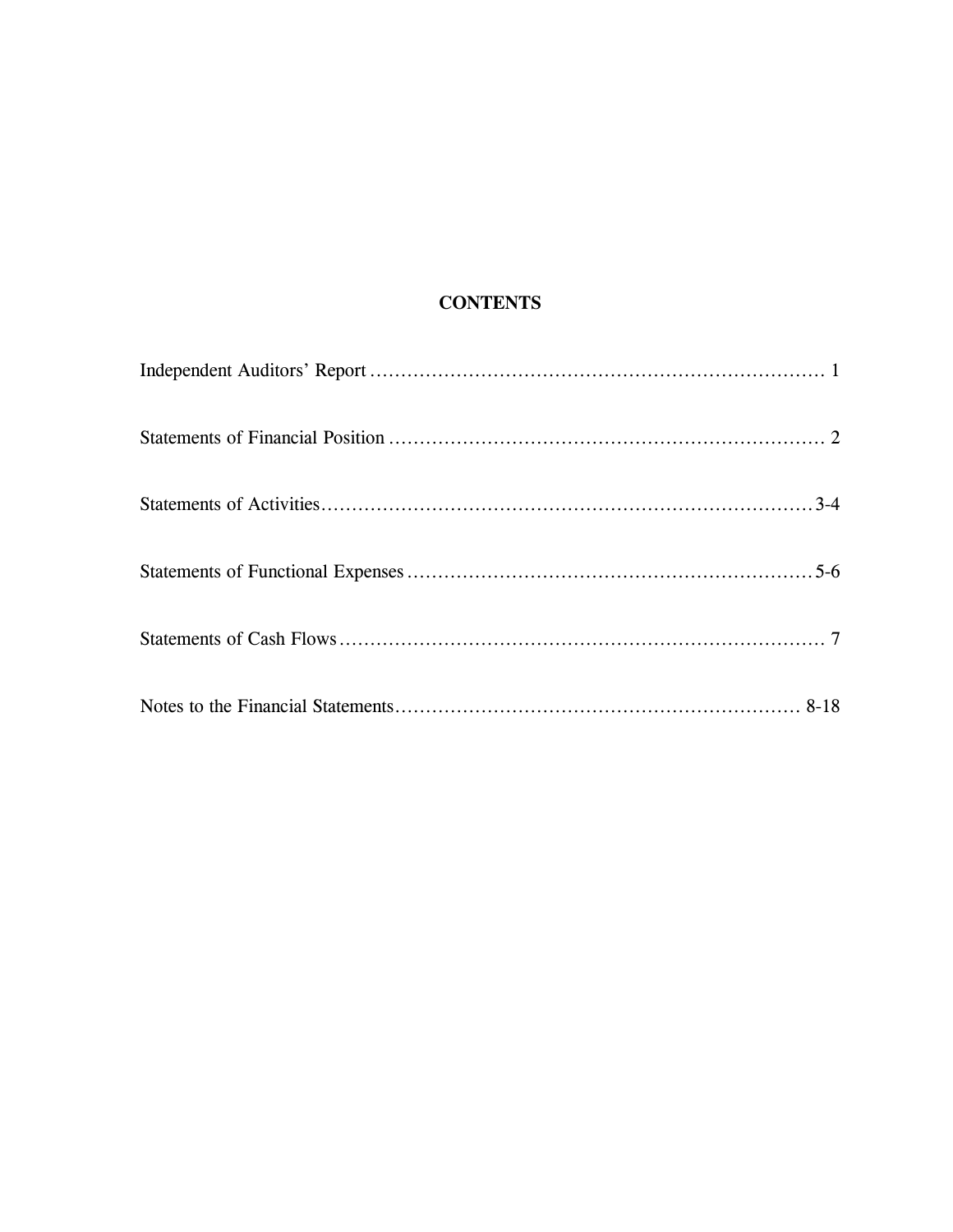

**WINDES & MCCLAUGHRY ACCOUNTANCY CORPORATION** Certified Public Accountants & Consultants **EXCEEDING EXPECTATIONS SINCE 1926** 

Landmark Square 111 West Ocean Boulevard Twenty-Second Floor Long Beach, CA 90802

Tel: (562) 435-1191 Fax: (562) 495-1665

**www.windes.com** 

*Other Office: Irvine* 

#### **INDEPENDENT AUDITORS' REPORT**

To the Board of Directors Pancreatic Cancer Action Network, Inc.

We have audited the accompanying statements of financial position of Pancreatic Cancer Action Network, Inc. (the Organization) as of June 30, 2009 and the related statements of activities, functional expenses, and cash flows for the year then ended. These financial statements are the responsibility of the Organization's management. Our responsibility is to express an opinion on these financial statements based on our audit. The financial statements of Pancreatic Cancer Action Network, Inc. as of June 30, 2008 were audited by other auditors whose report dated October 3, 2008 expressed an unqualified opinion on those statements.

We conducted our audit in accordance with auditing standards generally accepted in the United States of America. Those standards require that we plan and perform the audit to obtain reasonable assurance about whether the financial statements are free of material misstatement. An audit includes consideration of internal control over financial reporting as a basis for designing audit procedures that are appropriate in the circumstances, but not for the purpose of expressing an opinion on the effectiveness of the Organization's internal control over financial reporting. Accordingly, we express no such opinion. An audit also includes examining, on a test basis, evidence supporting the amounts and disclosures in the financial statements, assessing the accounting principles used and significant estimates made by management, as well as evaluating the overall financial statement presentation. We believe that our audit provides a reasonable basis for our opinion.

In our opinion, the financial statements referred to above present fairly, in all material respects, the financial position of Pancreatic Cancer Action Network, Inc. as of June 30, 2009, and the changes in its net assets and its cash flows for the year then ended in conformity with accounting principles generally accepted in the United States of America.

Winder & McClaughny

Long Beach, California September 23, 2009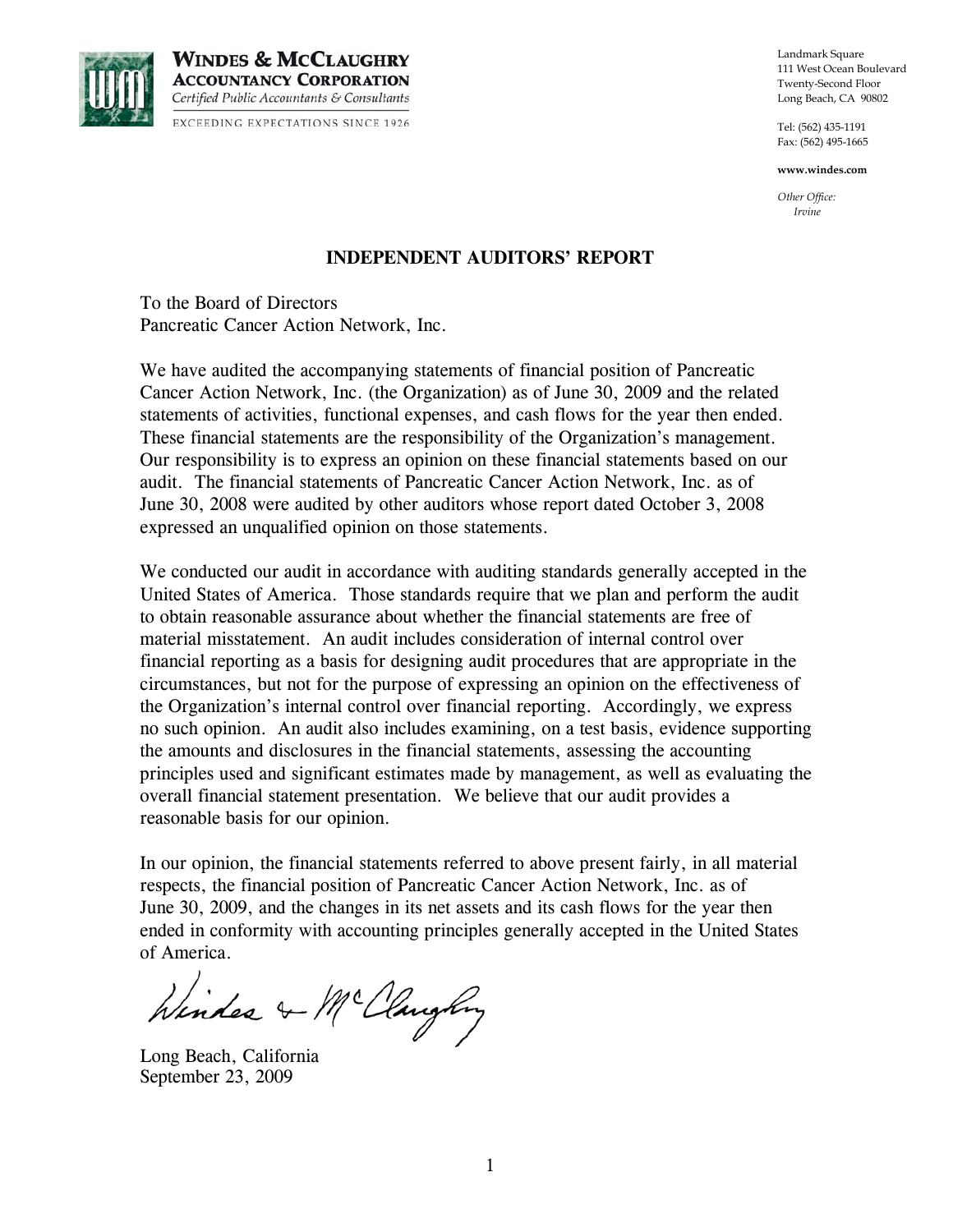### **STATEMENTS OF FINANCIAL POSITION**

### **ASSETS**

|                             |                                   | <b>June 30,</b> |
|-----------------------------|-----------------------------------|-----------------|
|                             | 2009                              | 2008            |
| <b>ASSETS</b>               |                                   |                 |
| Cash and cash equivalents   | \$<br>498,551                     | \$<br>266,912   |
| Investments                 | 3,908,503                         | 3, 141, 837     |
| Pledges receivable, net     | 367,117                           | 488,800         |
| Sundry receivables          | 145,822                           | 77,413          |
| Inventory                   | 82,175                            | 46,298          |
| Prepaid expenses            | 245,344                           | 133,453         |
| Property and equipment, net | 360,421                           | 249,584         |
| Other assets                | 20,677                            | 18,613          |
|                             | 5,628,610                         | 4,422,910<br>\$ |
|                             | <b>LIABILITIES AND NET ASSETS</b> |                 |
| <b>LIABILITIES</b>          |                                   |                 |
| Accounts payable            | \$<br>416,673                     | \$<br>155,571   |
| Accrued expenses            | 322,625                           | 216,069         |
| Grants payable              | 640,750                           | 536,000         |
| Capital lease obligations   | 10,432                            | 31,584          |
|                             | 1,390,480                         | 939,224         |
| <b>NET ASSETS</b>           |                                   |                 |
| Unrestricted                | 3,737,067                         | 3,067,750       |
| Temporarily restricted      | 501,063                           | 415,936         |
|                             | 4,238,130                         | 3,483,686       |
| <b>TOTAL</b>                | 5,628,610<br>\$                   | 4,422,910<br>\$ |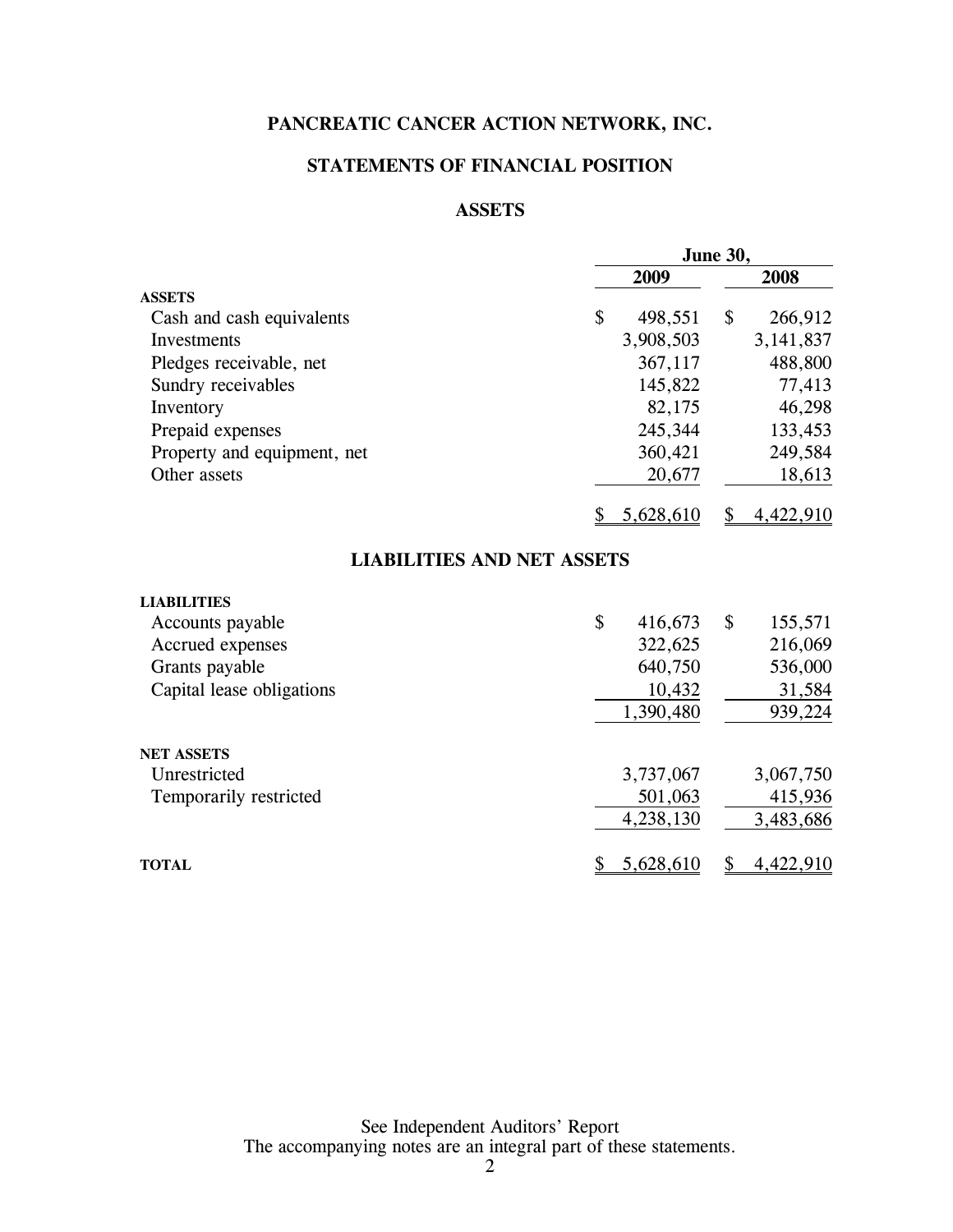### **STATEMENT OF ACTIVITIES JUNE 30, 2009**

|                                       | <b>Unrestricted</b> | <b>Temporarily</b><br><b>Restricted</b> | <b>Total</b>  |
|---------------------------------------|---------------------|-----------------------------------------|---------------|
| REVENUE, GAINS, AND OTHER SUPPORT     |                     |                                         |               |
| Contributions                         | \$<br>2,924,101     | \$1,140,338                             | \$4,064,439   |
| Special events (net of direct costs   |                     |                                         |               |
| of \$1,148,036)                       | 3,706,642           | 1,062,627                               | 4,769,269     |
| Store sales, net                      | 170,737             |                                         | 170,737       |
| Other income                          |                     |                                         |               |
| Investment return                     | 176,994)<br>€       |                                         | 176,994)<br>€ |
| Net assets released from restrictions | 2,117,838           | 2,117,838)                              |               |
| Total Revenue, Gains, and             |                     |                                         |               |
| Other Support                         | 8,742,324           | 85,127                                  | 8,827,451     |
| <b>EXPENSES</b>                       |                     |                                         |               |
| Program services:                     |                     |                                         |               |
| Research advocacy                     | 3,181,019           |                                         | 3,181,019     |
| Patient support                       | 1,828,122           |                                         | 1,828,122     |
| Education                             | 1,971,928           |                                         | 1,971,928     |
| <b>Total Program Services</b>         | 6,981,069           |                                         | 6,981,069     |
| Supporting services:                  |                     |                                         |               |
| General and administrative            | 234,659             |                                         | 234,659       |
| Fund-raising                          | 857,279             |                                         | 857,279       |
| <b>Total Supporting Services</b>      | 1,091,938           |                                         | 1,091,938     |
| <b>Total Expenses</b>                 | 8,073,007           |                                         | 8,073,007     |
| <b>INCREASE IN NET ASSETS</b>         | 669,317             | 85,127                                  | 754,444       |
| NET ASSETS AT BEGINNING               |                     |                                         |               |
| <b>OF YEAR</b>                        | 3,067,750           | 415,936                                 | 3,483,686     |
| NET ASSETS AT END OF YEAR             | 3,737,067<br>\$     | \$<br>501,063                           | \$4,238,130   |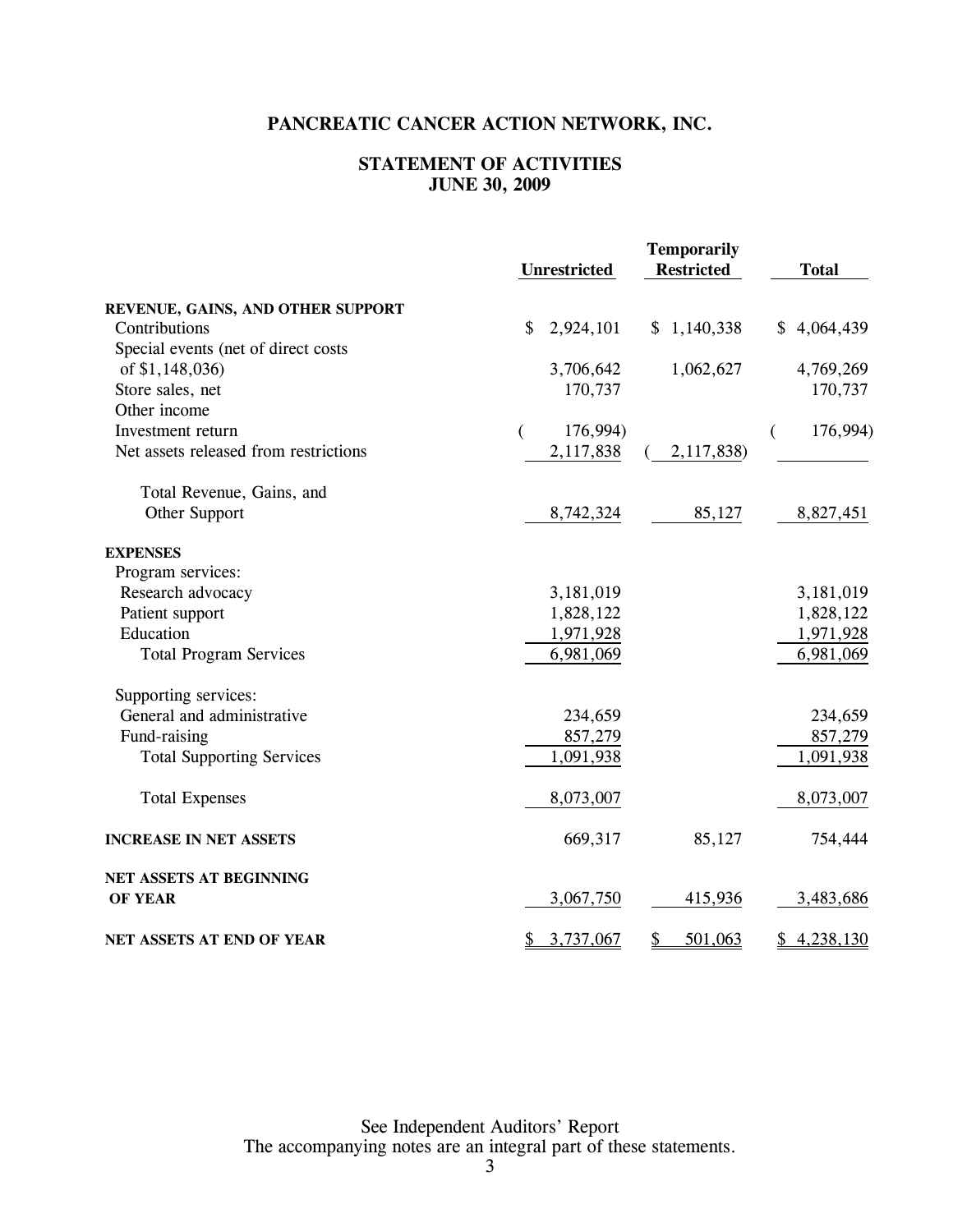### **STATEMENT OF ACTIVITIES JUNE 30, 2008**

|                                          | <b>Unrestricted</b>       | <b>Temporarily</b><br><b>Restricted</b> | <b>Total</b> |
|------------------------------------------|---------------------------|-----------------------------------------|--------------|
| REVENUE, GAINS, AND OTHER SUPPORT        |                           |                                         |              |
| Contributions                            | \$<br>1,783,898           | \$1,463,453                             | \$3,247,351  |
| Special events (net of direct costs      |                           |                                         |              |
| of \$847,052)                            | 4,258,144                 |                                         | 4,258,144    |
| Store sales, net                         | 137,954                   |                                         | 137,954      |
| Investment return                        | 58,600)<br>$\overline{(}$ |                                         | 58,600)<br>€ |
| Net assets released from restrictions    | 1,547,276                 | 1,547,276)                              |              |
| Total Revenue, Gains, and                |                           |                                         |              |
| Other Support                            | 7,668,672                 | 83,823)                                 | 7,584,849    |
| <b>EXPENSES</b>                          |                           |                                         |              |
| Program services:                        |                           |                                         |              |
| Research advocacy                        | 2,962,542                 |                                         | 2,962,542    |
| Patient support                          | 1,907,837                 |                                         | 1,907,837    |
| Education                                | 1,447,286                 |                                         | 1,447,286    |
| <b>Total Program Services</b>            | 6,317,665                 |                                         | 6,317,665    |
| Supporting services:                     |                           |                                         |              |
| General and administrative               | 243,287                   |                                         | 243,287      |
| Fund-raising                             | 697,545                   |                                         | 697,545      |
| <b>Total Supporting Services</b>         | 940,832                   |                                         | 940,832      |
| <b>Total Expenses</b>                    | 7,258,497                 |                                         | 7,258,497    |
| <b>INCREASE (DECREASE) IN NET ASSETS</b> | 410,175                   | 83,823)<br>(                            | 326,352      |
| NET ASSETS AT BEGINNING OF YEAR,         |                           |                                         |              |
| AS RESTATED (Note 11)                    | 2,657,575                 | 499,759                                 | 3,157,334    |
| NET ASSETS AT END OF YEAR                | 3,067,750<br>\$           | 415,936<br>\$                           | \$3,483,686  |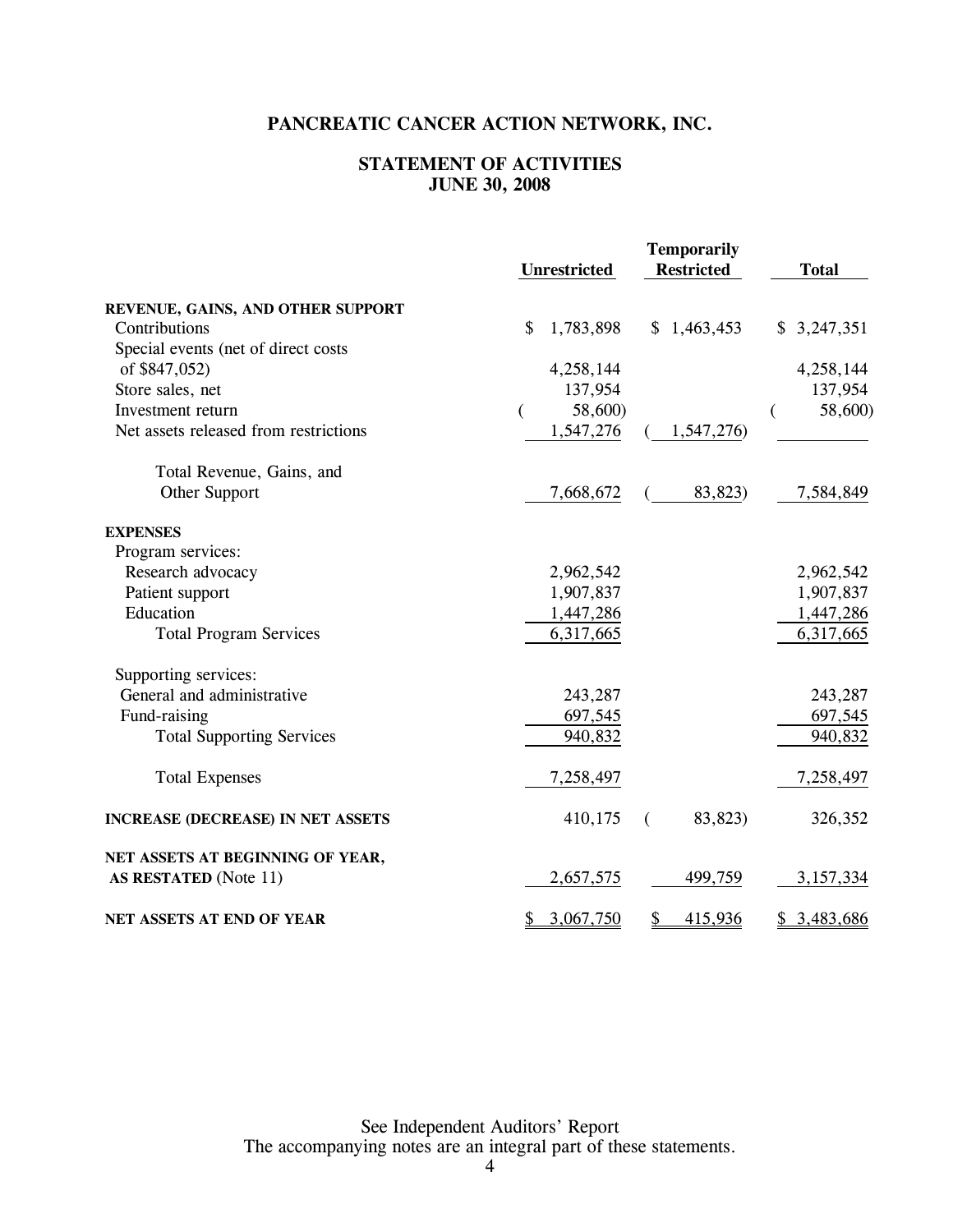#### **STATEMENT OF FUNCTIONAL EXPENSES FOR THE YEAR ENDED JUNE 30, 2009**

|                                                            |                                    | <b>Program Services</b>          |                  | <b>Supporting Services</b>     |                                      |                  |                                   |                      |
|------------------------------------------------------------|------------------------------------|----------------------------------|------------------|--------------------------------|--------------------------------------|------------------|-----------------------------------|----------------------|
|                                                            | <b>Research</b><br><b>Advocacy</b> | <b>Patient</b><br><b>Support</b> | <b>Education</b> | <b>Total</b><br><b>Program</b> | <b>General and</b><br>Administrative | Fund-<br>raising | <b>Total</b><br><b>Supporting</b> | 2009<br><b>Total</b> |
| <b>Salaries</b>                                            | 880,559<br>S                       | 882,727<br><sup>\$</sup>         | \$<br>956,876    | \$2,720,162                    | \$<br>117,865                        | \$<br>386,705    | \$<br>504,570                     | 3,224,732<br>\$.     |
| Payroll taxes                                              | 61,935                             | 62,114                           | 66,921           | 190,970                        | 9,277                                | 27,120           | 36,397                            | 227,367              |
| <b>Employee benefits</b>                                   | 66,330                             | 71,181                           | 73,678           | 211,189                        | 25,473                               | 25,578           | 51,051                            | 262,240              |
|                                                            | ,008,824                           | 1,016,022                        | 1,097,475        | 3,122,321                      | 152,615                              | 439,403          | 592,018                           | 3,714,339            |
| Research grants                                            | 1,210,000                          |                                  |                  | 1,210,000                      |                                      |                  |                                   | 1,210,000            |
| Grantee development and mentoring                          | 44,521                             |                                  |                  | 44,521                         |                                      |                  |                                   | 44,521               |
| Conferences                                                | 49,914                             | 31,828                           | 247              | 81,989                         | 764                                  | 842              | 1,606                             | 83,595               |
| Workshops                                                  | 193,873                            | 232,248                          | 241,368          | 667,489                        |                                      |                  |                                   | 667,489              |
| Special events                                             |                                    |                                  |                  |                                |                                      | 99,795           | 99,795                            | 99,795               |
| Public relations professional fees<br>Accounting and legal | 102,830                            | 15,401                           | 15,745           | 133,976                        | 1,926                                | 6,264            | 8,190                             | 142,166              |
| professional fees                                          | 13,625                             | 6,863                            | 14,254           | 34,742                         | 8,907                                | 2,797            | 11,704                            | 46,446               |
| Other professional fees                                    | 56,216                             | 97,552                           | 71,490           | 225,258                        | 7,057                                | 28,863           | 35,920                            | 261,178              |
| Advertising                                                | 66,017                             | 17,494                           | 16,858           | 100,369                        | 2,154                                | 14,142           | 16,296                            | 116,665              |
| Insurance                                                  | 10,197                             | 9,712                            | 23,659           | 43,568                         | 1,302                                | 3,965            | 5,267                             | 48,835               |
| Finance charges                                            | 76,079                             | 81,681                           | 84,577           | 242,337                        | 14,232                               | 32,964           | 47,196                            | 289,533              |
| Occupancy                                                  | 118,596                            | 75,762                           | 75,104           | 269,462                        | 9,231                                | 29,555           | 38,786                            | 308,248              |
| Voice and data communication                               | 11,033                             | 12,404                           | 13,312           | 36,749                         | 1,468                                | 5,227            | 6,695                             | 43,444               |
| Information technology                                     | 42,528                             | 38,204                           | 34,690           | 115,422                        | 4,163                                | 14,063           | 18,226                            | 133,648              |
| Supplies                                                   | 12,830                             | 12,496                           | 27,688           | 53,014                         | 1,479                                | 8,776            | 10,255                            | 63,269               |
| Printing                                                   | 35,137                             | 48,884                           | 48,282           | 132,303                        | 4,177                                | 57,270           | 61,447                            | 193,750              |
| Postage                                                    | 32,924                             | 82,927                           | 65,177           | 181,028                        | 4,573                                | 44,472           | 49,045                            | 230,073              |
| Travel                                                     | 36,176                             | 5,984                            | 80,560           | 122,720                        | 656                                  | 27,443           | 28,099                            | 150,819              |
| Development                                                | 832                                | 72                               | 2,635            | 3,539                          | 9                                    | 4,344            | 4,353                             | 7,892                |
| Staff support                                              | 6,750                              | 7,444                            | 12,103           | 26,297                         | 853                                  | 6,395            | 7,248                             | 33,545               |
| Equipment rent                                             | 2,752                              | 2,923                            | 3,424            | 9,099                          | 398                                  | 1,174            | 1,572                             | 10,671               |
| Repairs and maintenance                                    | 2,784                              | 3,095                            | 2,924            | 8,803                          | 383                                  | 1,220            | 1,603                             | 10,406               |
| Dues and subscriptions                                     | 25,367                             | 1,020                            | 127              | 26,514                         | 20                                   | 11,403           | 11,423                            | 37,937               |
| Directors' meetings                                        |                                    |                                  |                  |                                | 14,592                               |                  | 14,592                            | 14,592               |
| Miscellaneous                                              | 960                                | 6,678                            | 17,417           | 25,055                         | 830                                  | 8,124            | 8,954                             | 34,009               |
| Depreciation and amortization                              | 20,254                             | 21,428                           | 22,812           | 64,494                         | 2,870                                | 8,778            | 11,648                            | 76,142               |
|                                                            | \$3,181,019                        | \$1,828,122                      | \$1,971,928      | \$6,981,069                    | \$<br>234,659                        | 857,279          | \$1,091,938                       | 8,073,007            |

See Independent Auditors' Report

The accompanying notes are an integral part of these statements.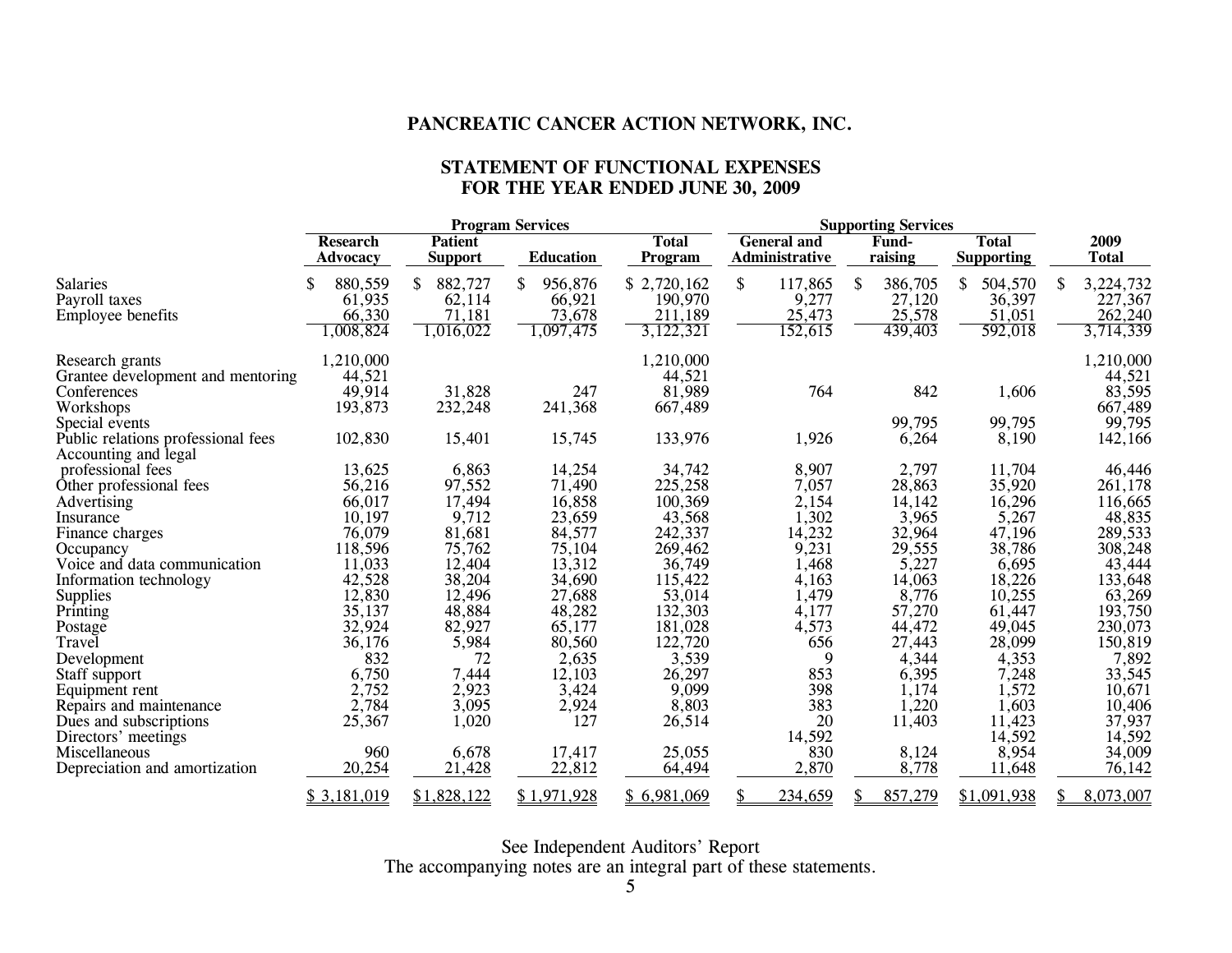#### **STATEMENT OF FUNCTIONAL EXPENSES FOR THE YEAR ENDED JUNE 30, 2008**

|                                                            |                 |                | <b>Program Services</b> |              |                    | <b>Supporting Services</b> |                   |                  |
|------------------------------------------------------------|-----------------|----------------|-------------------------|--------------|--------------------|----------------------------|-------------------|------------------|
|                                                            | <b>Research</b> | <b>Patient</b> |                         | <b>Total</b> | <b>General and</b> | <b>Fund-</b>               | <b>Total</b>      | 2008             |
|                                                            | <b>Advocacy</b> | <b>Support</b> | <b>Education</b>        | Program      | Administrative     | raising                    | <b>Supporting</b> | <b>Total</b>     |
| <b>Salaries</b>                                            | 665,782<br>\$   | \$<br>905,045  | \$<br>676,074           | \$2,246,901  | \$<br>108,484      | \$<br>291,383              | \$<br>399,867     | 2,646,768<br>\$. |
| Payroll taxes                                              | 43,877          | 59,602         | 44,237                  | 147,716      | 7,386              | 19,166                     | 26,552            | 174,268          |
| <b>Employee benefits</b>                                   | 28,866          | 53,560         | 39,360                  | 121,786      | 10,066             | 13,422                     | 23,488            | 145,274          |
|                                                            | 738,525         | 1,018,207      | 759,671                 | 2,516,403    | 125,936            | 323,971                    | 449,907           | 2,966,310        |
| Research grants                                            | 1,120,600       | 1,500          |                         | 1,122,100    |                    |                            |                   | 1,122,100        |
| Conferences                                                | 13,845          | 27,346         |                         | 41,191       |                    |                            |                   | 41,191           |
| Workshops                                                  | 471,394         | 151,596        | 175,510                 | 798,500      |                    |                            |                   | 798,500          |
| Special events                                             |                 |                |                         |              |                    | 105,728                    | 105,728           | 105,728          |
| Public relations professional fees<br>Accounting and legal | 120,547         | 46,095         | 33,309                  | 199,951      | 5,400              | 30,183                     | 35,583            | 235,534          |
| professional fees                                          | 12,002          | 11,727         | 8,424                   | 32,153       | 1,390              | 3,641                      | 5,031             | 37,184           |
| Other professional fees                                    | 72,319          | 145,791        | 65,257                  | 283,367      | 5,033              | 27,354                     | 32,387            | 315,754          |
| Advertising                                                | 3,026           | 3,862          | 3,188                   | 10,076       | 408                | 8,112                      | 8,520             | 18,596           |
| Insurance                                                  | 12,814          | 16,521         | 12,012                  | 41,347       | 1,865              | 15,105                     | 16,970            | 58,317           |
| Finance charges                                            | 35,692          | 50,218         | 36,542                  | 122,452      | 59,180             | 15,961                     | 75,141            | 197,593          |
| Occupancy                                                  | 89,476          | 81,376         | 59,442                  | 230,294      | 9,117              | 25,132                     | 34,249            | 264,543          |
| Voice and data communication                               | 11,265          | 15,392         | 11,643                  | 38,300       | 1,725              | 4,846                      | 6,571             | 44,871           |
| Information technology                                     | 32,708          | 37,622         | 26,443                  | 96,773       | 4,020              | 10,660                     | 14,680            | 111,453          |
| <b>Supplies</b>                                            | 10,678          | 14,811         | 23,718                  | 49,207       | 1,591              | 8,216                      | 9,807             | 59,014           |
| Printing                                                   | 35,223          | 116,739        | 40,780                  | 192,742      | 4,888              | 31,307                     | 36,195            | 228,937          |
| Postage                                                    | 30,357          | 89,776         | 59,739                  | 179,872      | 4,206              | 43,308                     | 47,514            | 227,386          |
| Travel                                                     | 56,823          | 7,131          | 63,588                  | 127,542      | 506                | 7,350                      | 7,856             | 135,398          |
| Development                                                | 1,744           | 1,643          | 5,966                   | 9,353        | 192                | 9,957                      | 10,149            | 19,502           |
| Staff support                                              | 35,399          | 18,165         | 15,244                  | 68,808       | 1,880              | 5,848                      | 7,728             | 76,536           |
| Equipment rent                                             | 1,569           | 2,121          | 1,570                   | 5,260        | 445                | 681                        | 1,126             | 6,386            |
| Repairs and maintenance                                    | 3,302           | 4,686          | 3,221                   | 11,209       | 373                | 1,402                      | 1,775             | 12,984           |
| Dues and subscriptions                                     | 25,044          | 4,255          | 1,064                   | 30,363       | 124                | 3,342                      | 3,466             | 33,829           |
| Directors' meetings                                        |                 |                |                         |              | 10,534             |                            | 10,534            | 10,534           |
| Miscellaneous                                              | 7,593           | 13,004         | 19,818                  | 40,415       | 1,063              | 5,842                      | 6,905             | 47,320           |
| Depreciation and amortization                              | 20,597          | 28,253         | 21,137                  | 69,987       | 3,411              | 9,599                      | 13,010            | 82,997           |
|                                                            | \$2,962,542     | \$1,907,837    | \$1,447,286             | \$6,317,665  | 243,287            | 697,545                    | 940,832<br>\$.    | 7,258,497        |

See Independent Auditors' Report

The accompanying notes are an integral part of these statements.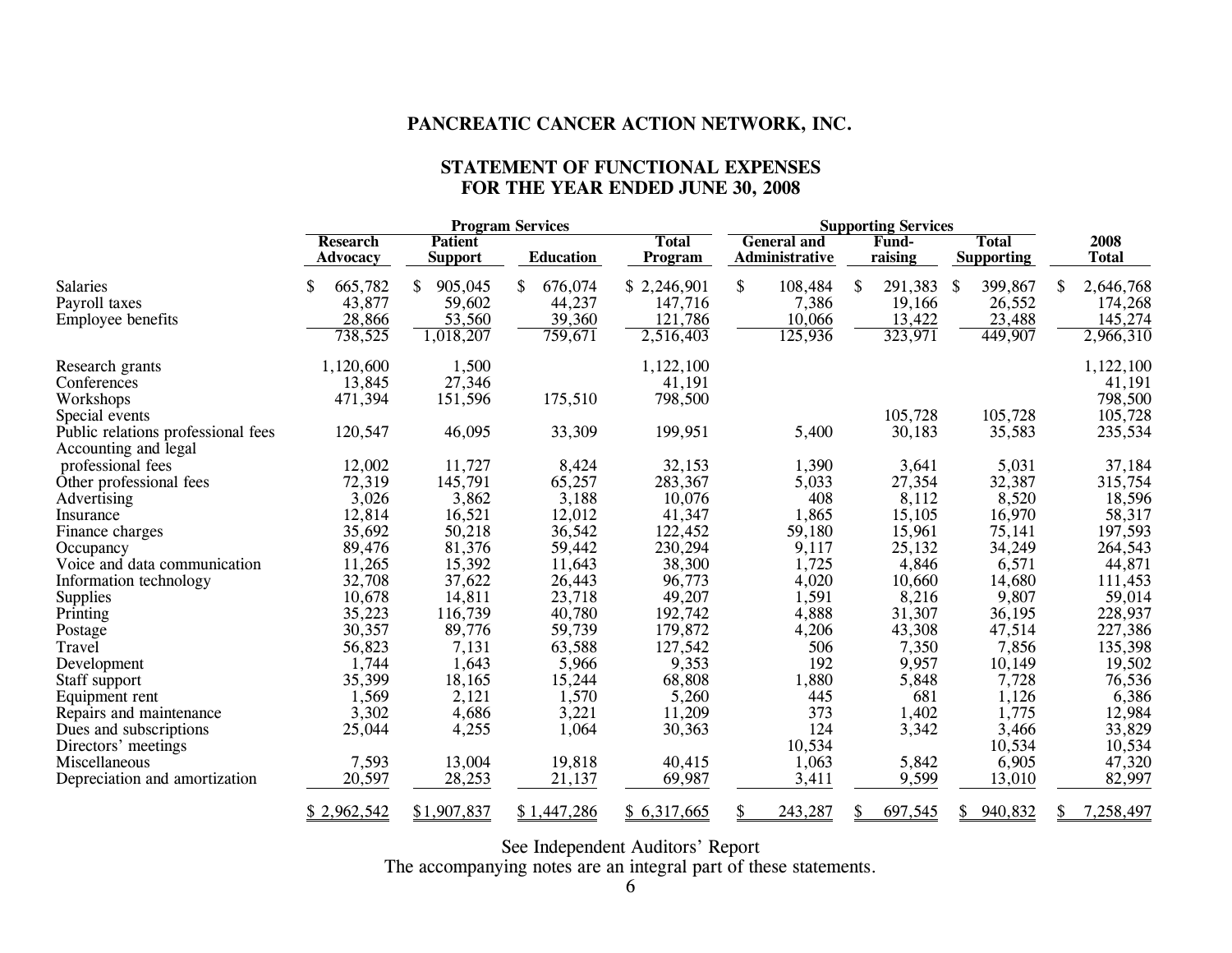### **STATEMENTS OF CASH FLOWS**

|                                                   | For the Year Ended |            |          |            |
|---------------------------------------------------|--------------------|------------|----------|------------|
|                                                   | June 30,           |            |          |            |
|                                                   |                    | 2009       |          | 2008       |
| <b>CASH FLOWS FROM OPERATING ACTIVITIES</b>       |                    |            |          |            |
| Increase in net assets                            | \$                 | 754,444    | \$       | 326,352    |
| Adjustments to reconcile increase in net assets   |                    |            |          |            |
| to net cash provided by operating activities:     |                    |            |          |            |
| Depreciation and amortization                     |                    | 76,142     |          | 82,997     |
| Net realized and unrealized losses on investments |                    | 281,123    |          | 153,705    |
| Noncash donation of inventory                     |                    | 30,000     |          |            |
| Noncash donation of securities                    |                    | 3,309)     | $\left($ | 106,761    |
| Noncash gain on disposition of capital lease      |                    | 2,110)     |          |            |
| Changes in operating assets and liabilities:      |                    |            |          |            |
| Pledges receivable and sundry receivables         |                    | 53,274     |          | 124,546)   |
| Inventory                                         | €                  | 5,877)     |          | 21,516)    |
| Prepaid expenses and other assets                 | $\overline{(\ }$   | 113,955)   |          | 247,990    |
| Accounts payable and accrued expenses             |                    | 367,658    |          | 66,974)    |
| Grants payable                                    |                    | 104,750    |          | 326,332)   |
| Net Cash Provided By Operating Activities         |                    | 1,482,140  |          | 164,915    |
| CASH FLOWS FROM INVESTING ACTIVITIES              |                    |            |          |            |
| Purchase of investments                           |                    | 2,036,097) | €        | 1,556,533) |
| Proceeds from sale of investments                 |                    | 991,617    |          | 1,537,429  |
| Purchase of property and equipment                |                    | 195,143)   |          | 106,922    |
| Net Cash Used In Investing Activities             |                    | 1,239,623) |          | 126,026)   |
| CASH FLOWS FROM FINANCING ACTIVITIES              |                    |            |          |            |
| Payments on capital lease obligations             |                    | 10,878)    |          | 10,876)    |
| Net Cash Used In Financing Activities             |                    | 10,878)    |          | 10,876)    |
| NET INCREASE IN CASH AND CASH EQUIVALENTS         |                    | 231,639    |          | 28,013     |
| CASH AND CASH EQUIVALENTS-Beginning of year       |                    | 266,912    |          | 238,899    |
| CASH AND CASH EQUIVALENTS-End of year             | \$                 | 498,551    | \$       | 266,912    |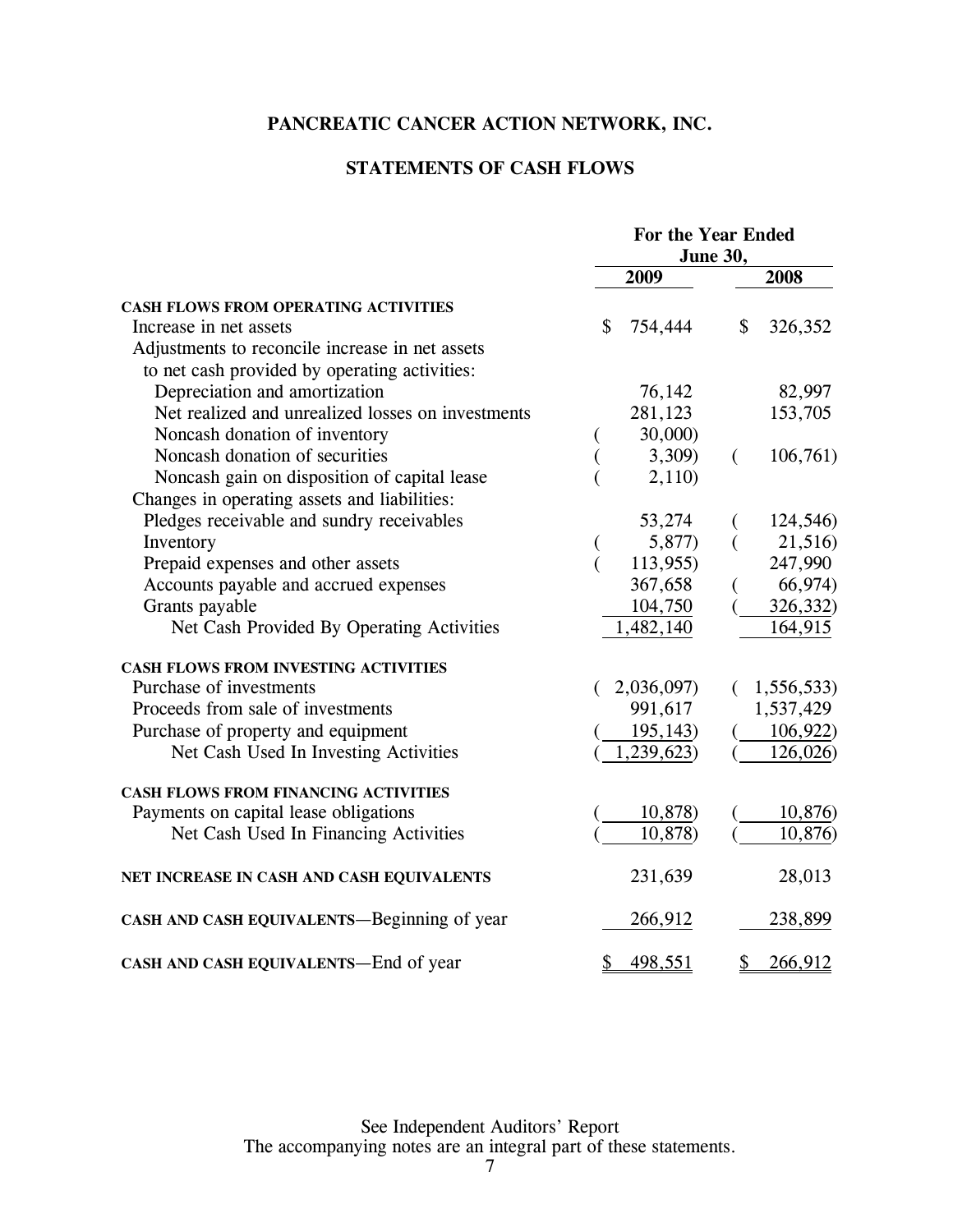### **NOTES TO THE FINANCIAL STATEMENTS JUNE 30, 2009 AND 2008**

### **NOTE 1 – Organization and Business**

The Pancreatic Cancer Action Network, Inc. (the Organization) is a nationwide network of people dedicated to working together to advance research, support patients and create hope for those afflicted by pancreatic cancer. The Organization raises money for direct private funding of research and advocates for more aggressive federal research funding of medical breakthroughs in prevention, diagnosis and treatment. The Organization fills the void of information and options by giving patients and caregivers the personalized and reliable information they need to make informed decisions. Additionally, the Organization helps individuals and communities across the country work together to raise awareness about pancreatic cancer and the funds to find a cure. The Organization's activities are conducted from offices in El Segundo, California and Washington, D.C.

The Organization derives most of its revenue from contributions and special events. Each year the Organization holds "An Evening with the Stars" gala that is its largest fundraising event. In 2009 and 2008, this event raised \$587,353 and \$1,291,790, respectively, net of related expenses. The Organization also hosts various outreach events utilizing a volunteer network. The volunteer network is comprised of community-based team members across the country who volunteer their time to raise awareness and educate their communities about pancreatic cancer. In 2009 and 2008, volunteer-based events raised \$4,181,916 and \$2,966,354, respectively, net of related expenses.

### **NOTE 2 – Summary of Significant Accounting Policies**

#### *Basis of Presentation*

The financial statements of the Organization have been prepared in conformity with accounting principles applicable to nonprofit organizations. Accordingly, the Organization's net assets are classified for financial reporting purposes as unrestricted, temporarily restricted or permanently restricted based on the existence or absence of donor-imposed restrictions.

Unrestricted net assets are not subject to donor-imposed restrictions. Unrestricted net assets include those net assets that may be used by the Organization for any of its programs or administrative support.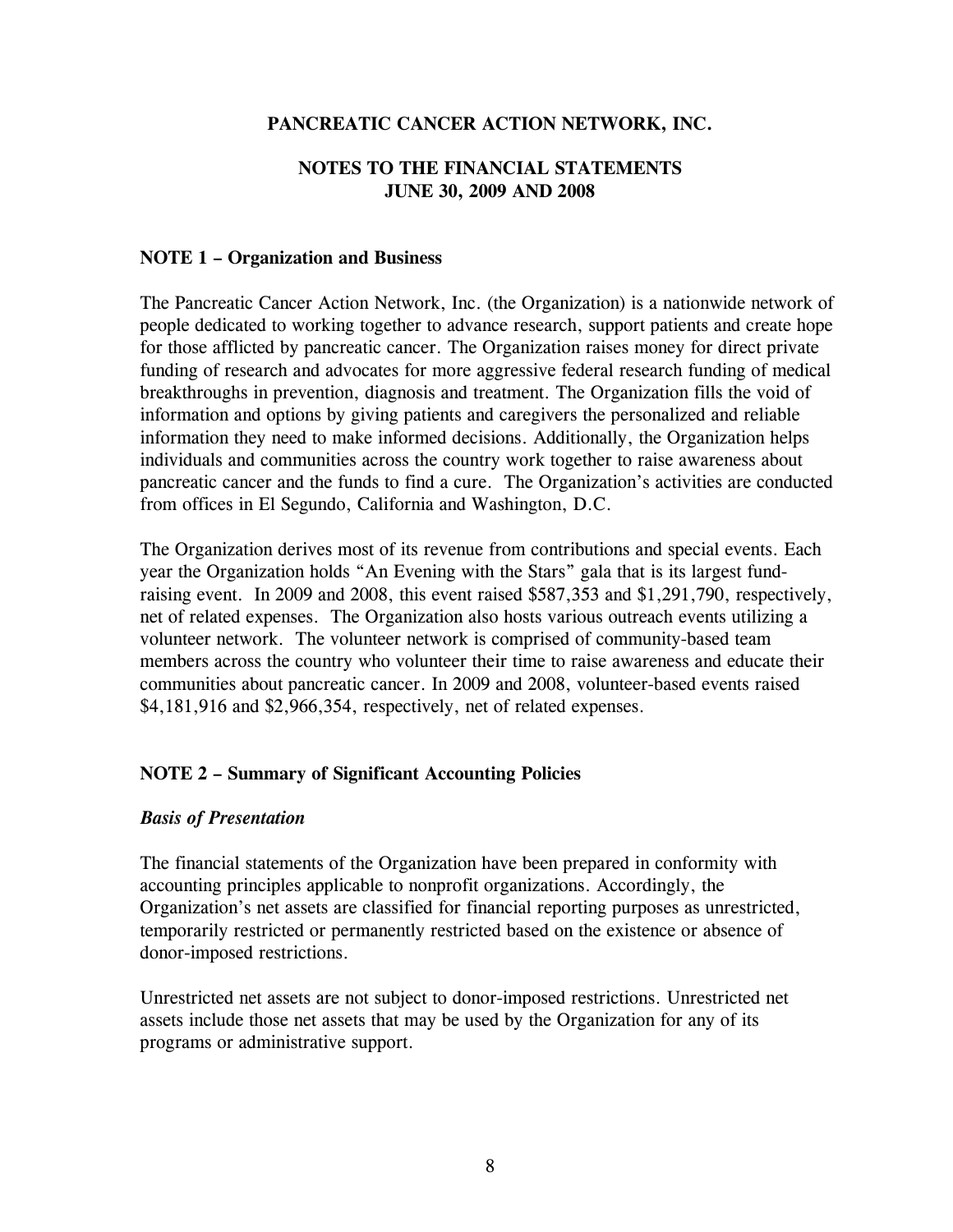### **NOTES TO THE FINANCIAL STATEMENTS JUNE 30, 2009 AND 2008**

### **NOTE 2 – Summary of Significant Accounting Policies (Continued)**

### *Basis of Presentation (Continued)*

Temporarily restricted net assets are subject to donor-imposed restrictions which will be met either by the Organization's actions or the passage of time. Items that increase this net asset category are contributions restricted as to time or purpose. Temporarily restricted net assets are reclassified to unrestricted net assets when the restrictions have been met or have expired.

Permanently restricted net assets are subject to donor-imposed restrictions that do not expire. Funds are held in perpetuity while the income is available for general use.

### *Use of Estimates and Assumptions*

In preparing financial statements in conformity with accounting principles generally accepted in the United States of America, management makes estimates and assumptions affecting the reported amounts of assets and liabilities and disclosures of contingent assets and liabilities at the date of the financial statements and the reported amounts of revenue and expenses during the reporting period. Significant items subject to such estimates and assumptions, among others, include the carrying amount of property and equipment and the allowance for pledges receivable. Actual results could differ from those estimates.

### *Cash and Cash Equivalents*

The Organization considers all highly liquid debt instruments purchased with original maturities of three months or less to be cash equivalents.

The Organization maintains its cash in financial institutions which, at times, may exceed federally insured limits. Historically, the Organization has not experienced any losses in such accounts. Management believes the Organization is not exposed to any significant credit risk on cash.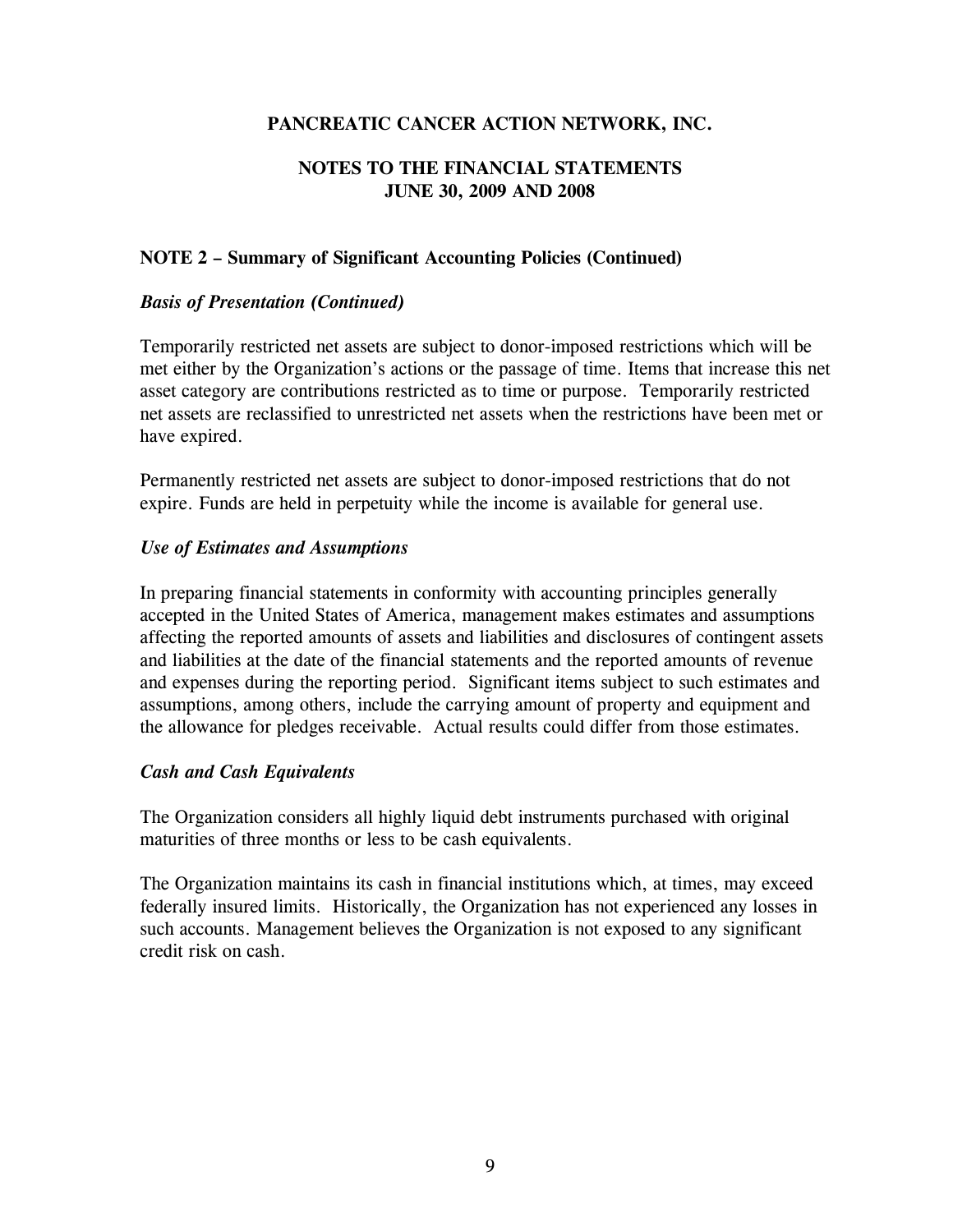### **NOTES TO THE FINANCIAL STATEMENTS JUNE 30, 2009 AND 2008**

### **NOTE 2 – Summary of Significant Accounting Policies (Continued)**

### *Investments*

Investments are recorded at fair value based on quoted prices in an active market. Changes in fair value are recorded as unrealized gains (losses). Investments are exposed to various risks such as interest rate, market and credit risks. Due to the level of risk associated with investments, it is at least reasonably possible that changes in the fair value of investments will occur in the near term and that such changes could materially affect the financial statements. Contributions of securities from donors are recorded at market value at the time the gift is made.

### *Pledges Receivable*

The Organization recognizes donors' unconditional promises to give cash or other assets as contribution revenue in the period promises are made. Conditional promises are not recognized as revenue until the condition is met.

At June 30, 2009, related parties accounted for 29% of the pledges receivable balance.

### *Inventory*

Inventory consists of various promotional items that are held for sale. Inventory is stated at the lower of market or cost determined by using the weighted average cost method.

### *Property and Equipment*

Property and equipment are stated at cost, except for donated assets, which are recorded at fair value at the time of receipt. All expenditures for property and equipment in excess of \$2,500 are capitalized. Depreciation on furniture, equipment and computer software is being computed using the straight-line method over the estimated useful life of three to five years. Leasehold improvements are amortized on a straight-line basis over the remaining life of the lease. The Organization includes the amortization of assets under capital lease obligations in depreciation expense.

Website and database system development costs (both in progress at June 30, 2009 and 2008) are capitalized under the guidelines set forth by American Institute of Certified Public Accountants' Statement of Position (SOP) 98-1, *Accounting for the Costs of Computer Software Developed or Obtained for Internal Use*.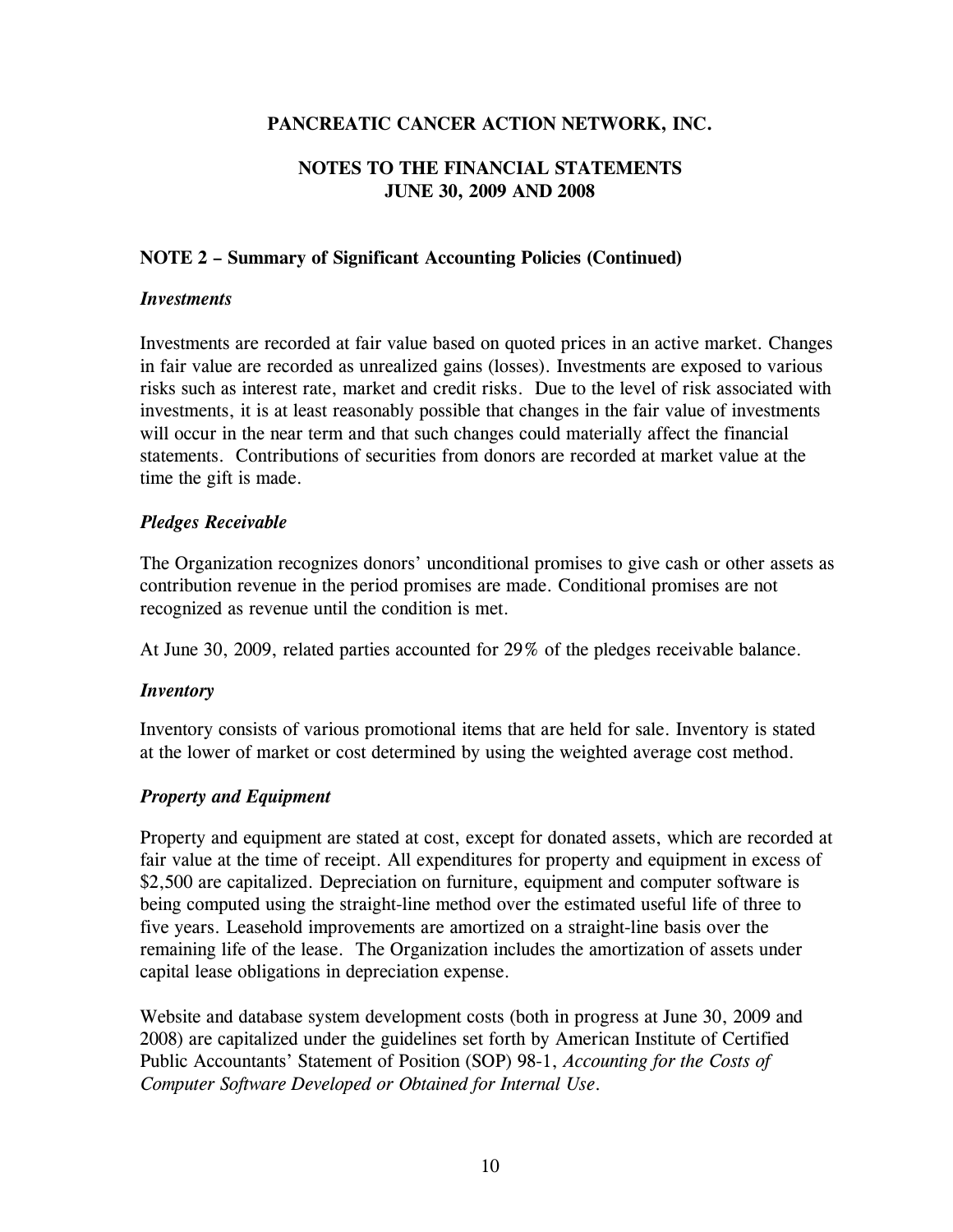### **NOTES TO THE FINANCIAL STATEMENTS JUNE 30, 2009 AND 2008**

### **NOTE 2 – Summary of Significant Accounting Policies (Continued)**

#### *Fair Value Measurements*

On July 1, 2008, the Organization adopted the provisions of Financial Accounting Standards Board (FASB) Statement No. 157, *Fair Value Measurements*, (SFAS 157) for fair value measurements of financial assets and financial liabilities, as well as nonfinancial items that are recognized or disclosed at fair value in the financial statements on a recurring basis. SFAS 157 defines fair value as the price that would be received to sell an asset or paid to transfer a liability in an orderly transaction between market participants at the measurement date. SFAS 157 also establishes a framework for measuring fair value and expands disclosures about fair value measurements. (See Note 3.) FASB Staff Position (FSP) FAS 157-2, *Effective Date of FASB Statement No. 157*, delays the effective date of SFAS 157 until fiscal years beginning after November 15, 2008 for all nonfinancial assets and nonfinancial liabilities that are recognized or disclosed at fair value in the financial statements on a nonrecurring basis.

On July 1, 2009, the Organization will be required to apply the provisions of SFAS 157 to fair value measurements of nonfinancial assets and nonfinancial liabilities that are recognized or disclosed at fair value in the financial statements on a nonrecurring basis. The Organization is in the process of evaluating the impact, if any, of applying these provisions on its financial position and activities.

In October 2008, the FASB issued FASB Staff Position FAS 157-3, *Determining the Fair Value of a Financial Asset When the Market for That Asset is Not Active,* which was effective immediately. FSP FAS 157-3 clarifies the application of SFAS 157 in cases where the market for a financial instrument is not active and provides an example to illustrate key considerations in determining fair value in those circumstances. The Organization has considered the guidance provided by FSP FAS 157-3 in its determination of estimated fair values during 2009.

#### *Contributions*

Contributions are considered to be available for unrestricted use unless specifically restricted by the donor. Contributions received with donor-imposed temporary restrictions are recorded as temporarily restricted revenue. When a donor restriction expires, that is, when a stipulated time restriction ends or purpose restriction is accomplished, temporarily restricted net assets are reclassified to unrestricted net assets and reported in the statements of activities as net assets released from restrictions.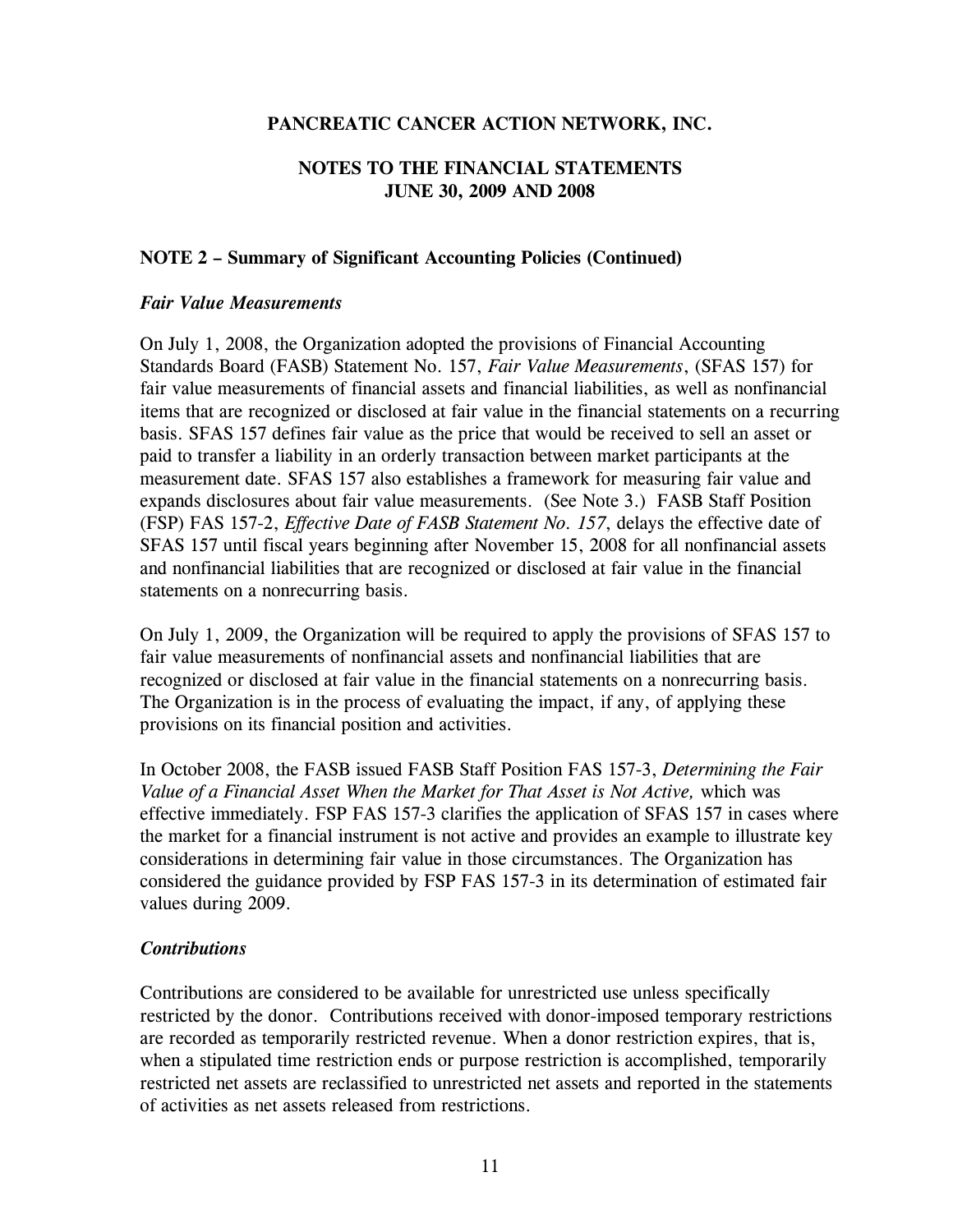### **NOTES TO THE FINANCIAL STATEMENTS JUNE 30, 2009 AND 2008**

### **NOTE 2 – Summary of Significant Accounting Policies (Continued)**

### *Contributions (Continued)*

Donated materials and other noncash donations are recorded as contributions at their estimated fair values on the date received. Many individuals volunteer their time and perform a variety of tasks that assist the Organization with its programs and administration, but these donated services are not reflected in the financial statements because they do not meet the criteria for inclusion.

### *Special Events*

Special events consists of the "An Evening with the Stars" gala and various other events utilizing a nationwide volunteer network. The gala revenue and related expenses are recognized in the period in which the event occurs. Certain costs paid in advance of an event are recorded as prepaid expenses.

#### *Research Grants*

The Organization awards peer-reviewed research grants to investigators who are devoted to scientific research related to pancreatic cancer. Unconditional research grants are recognized as expense when awarded to a named recipient.

### *Income Taxes*

The Organization is exempt from income taxes under Section  $501(c)(3)$  of the Internal Revenue Code and applicable state laws.

Financial Accounting Standards Board (FASB) Interpretation No. 48, *Accounting for Uncertainty in Income Taxes* (FIN 48), addresses the accounting for uncertainty in income taxes recognized in an enterprise's financial statements and prescribes a threshold of "more likely than not" for recognition and derecognition of tax positions taken or expected to be taken in a tax return. Upon adoption of FIN 48, the Organization will be required to recognize the effect of income tax positions only if those positions are more likely than not of being sustained. Recognized income tax positions are measured at the largest amount that is greater than 50% likely of being recognized. Additionally, previously recognized tax positions that no longer meet the more-likely-than-not threshold should be derecognized in the first financial reporting period in which that threshold is no longer met. Changes in recognition or measurement will be reflected in the period in which the change in judgment occurs.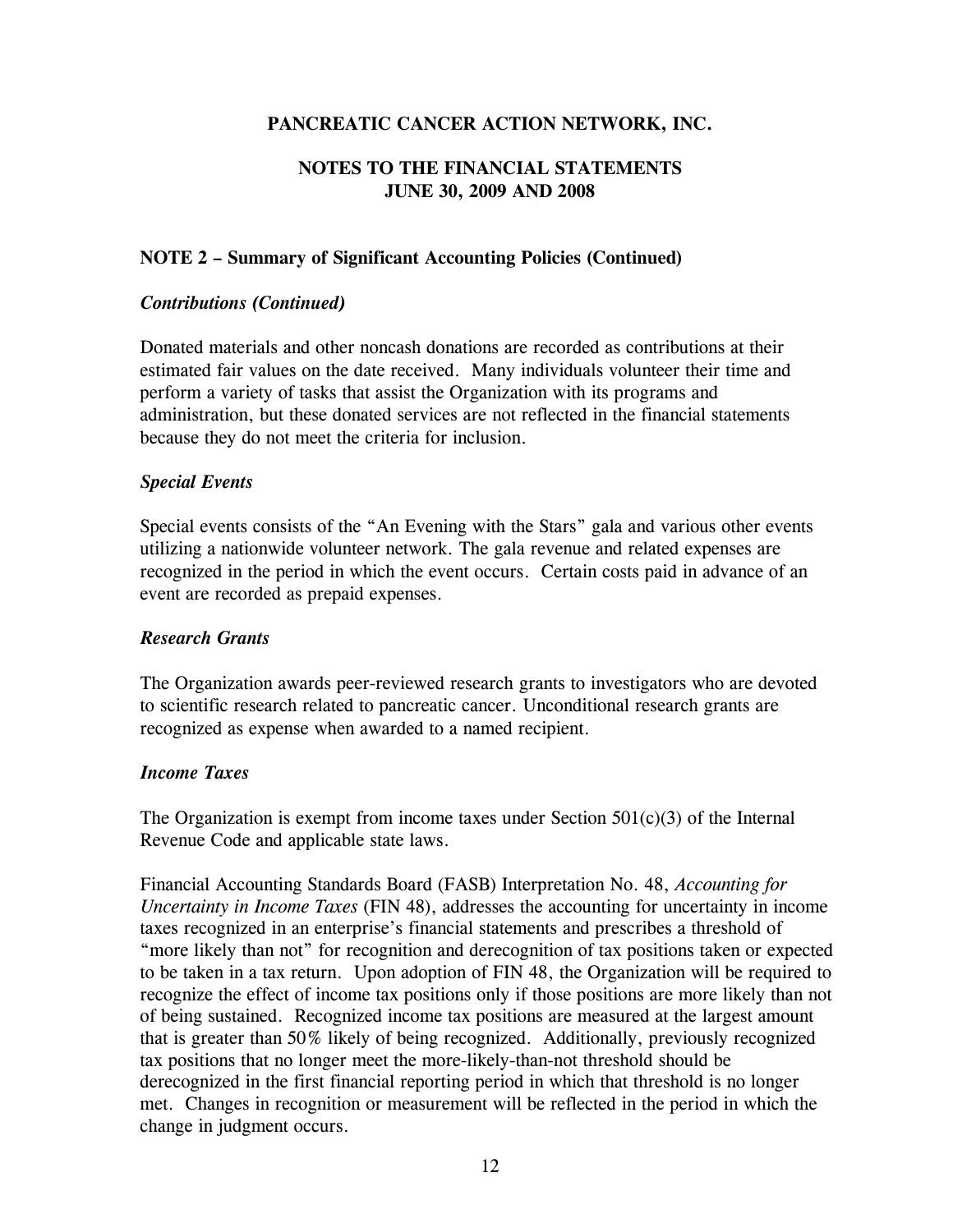### **NOTES TO THE FINANCIAL STATEMENTS JUNE 30, 2009 AND 2008**

### **NOTE 2 – Summary of Significant Accounting Policies (Continued)**

#### *Income Taxes (Continued)*

On December 30, 2008, FASB Staff Position FIN 48-3 *Effective Date of FASB Interpretation No. 48 for Certain Nonpublic Enterprises* deferred the effective date of FIN 48 for certain nonpublic enterprises, including nonprofit entities, for annual financial statements for periods beginning on or after December 15, 2008. As a result, the Organization has deferred the adoption of FIN 48. Management is currently assessing the impact, if any, the adoption of FIN 48 will have on the financial statements.

#### *Functional Expenses*

Operating expenses directly identified with a functional area are charged to that area. Expenses affecting more than one functional area are allocated to the respective areas on the basis of ratios estimated by management.

#### *Reclassifications*

Certain reclassifications have been made to prior-year amounts to conform to the currentyear presentation.

#### **NOTE 3 – Investments**

Investments held at June 30, 2009 and 2008 consist of:

|                         | 2009        |                   | 2008        |                   |  |
|-------------------------|-------------|-------------------|-------------|-------------------|--|
|                         | Cost        | <b>Fair Value</b> | Cost        | <b>Fair Value</b> |  |
| Corporate bonds         | \$3,024,685 | \$3,049,320       | \$2,207,407 | \$2,189,198       |  |
| Mutual funds - equities | 495,396     | 367,382           | 415,400     | 359,662           |  |
| Common stocks           | 529,160     | 491,801           | 478,239     | 454,047           |  |
| Other                   |             |                   | 138,930     | 138,930           |  |
|                         | 4,049,241   | 3,908,503         | 3,239,976   | 3, 141, 837       |  |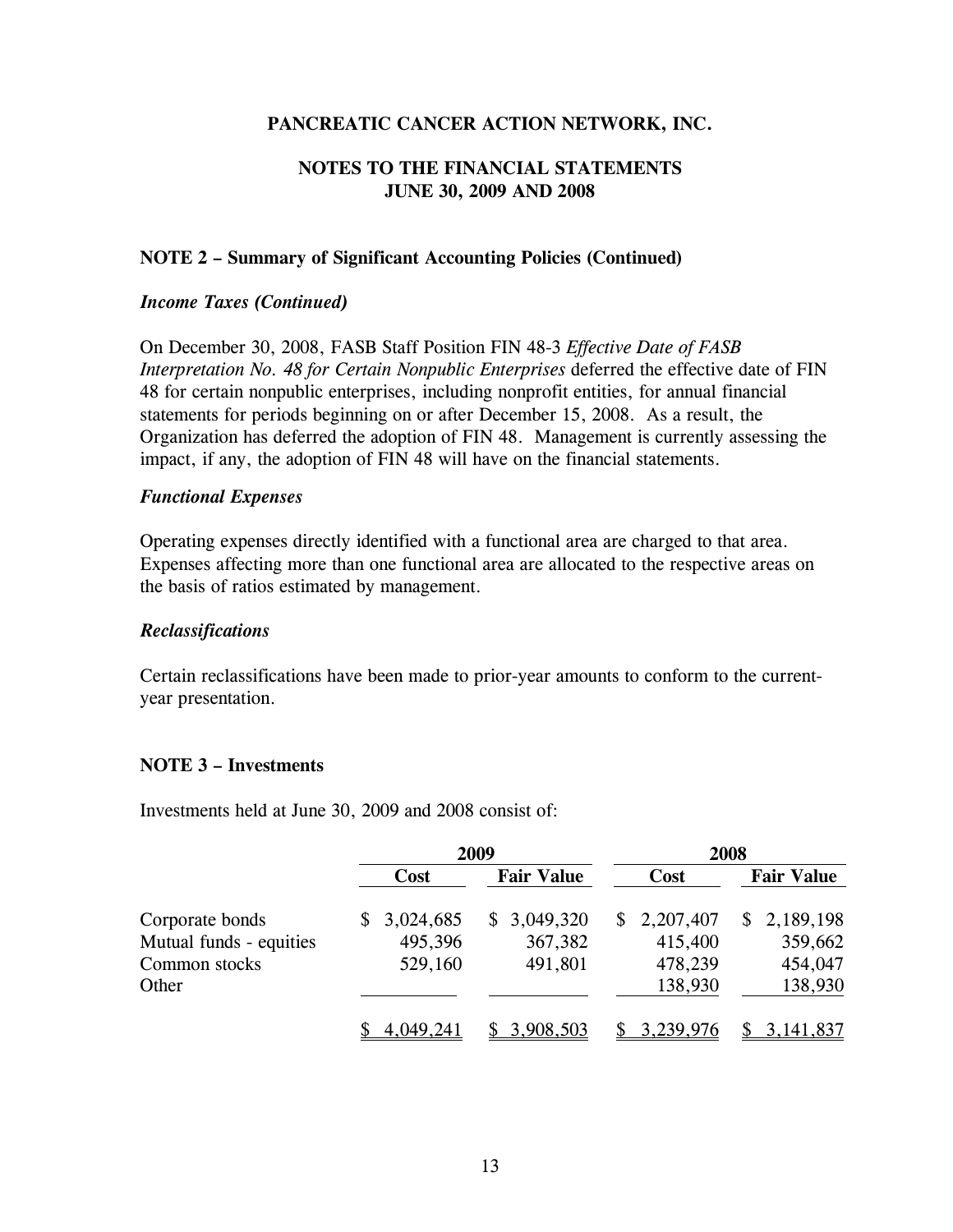### **NOTES TO THE FINANCIAL STATEMENTS JUNE 30, 2009 AND 2008**

#### **NOTE 3 – Investments (Continued)**

Investment returns from these investments and other interest-bearing accounts are summarized as follows:

|                                                                         | For the Year Ended<br><b>June 30,</b> |                     |     |                    |  |
|-------------------------------------------------------------------------|---------------------------------------|---------------------|-----|--------------------|--|
|                                                                         |                                       | 2009                |     | 2008               |  |
| Dividend and interest income, net<br>Net realized and unrealized losses |                                       | 104,129<br>281,123) | \$. | 95,105<br>153,705) |  |
|                                                                         |                                       |                     |     | 58,600             |  |

Dividend and interest income is reported net of bank fees of \$48,085 and \$40,354 in 2009 and 2008, respectively.

The Organization adopted SFAS 157 on July 1, 2008 for fair value measurements of financial assets and financial liabilities and for fair value measurements of nonfinancial items that are recognized or disclosed at fair value in the financial statements on a recurring basis. SFAS 157 establishes a fair value hierarchy that prioritizes the inputs to valuation techniques used to measure fair value. The hierarchy gives the highest priority to unadjusted quoted prices in active markets for identical assets or liabilities (Level 1 measurements) and the lowest priority to measurements involving significant unobservable inputs (Level 3 measurements). The three levels of the fair value hierarchy are as follows:

- Level 1 inputs are quoted prices (unadjusted) in active markets for identical assets or liabilities that the Organization has the ability to access at the measurement date.
- Level 2 inputs are inputs other than quoted prices included within Level 1 that are observable for the asset or liability, either directly or indirectly.
- Level 3 inputs are unobservable inputs for the asset or liability.

The adoption of SFAS 157 applies to the Organization's investments, which are accounted for at fair value on a recurring basis. The Organization's investments are valued using Level 1 inputs, quoted prices in active markets for identical assets.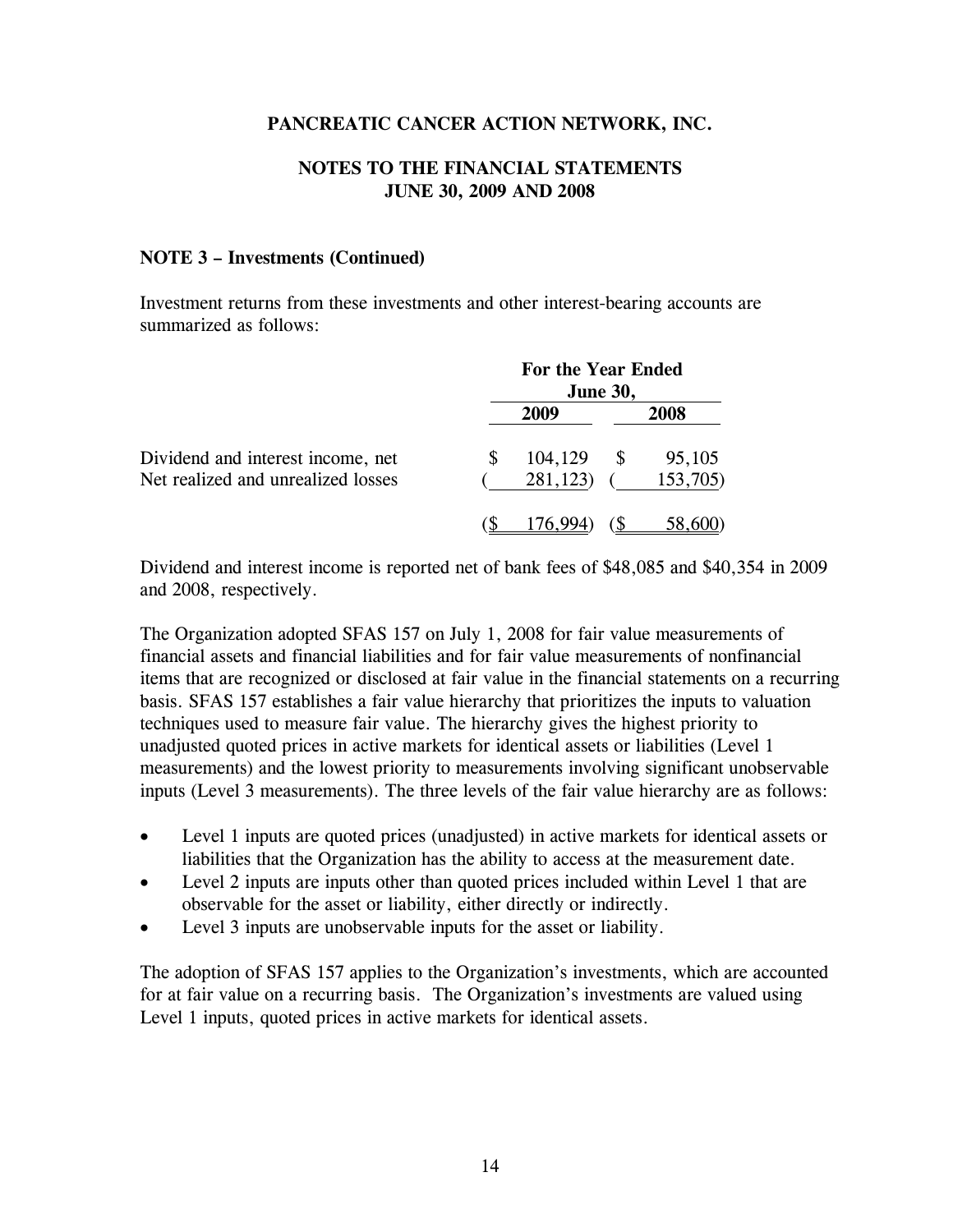#### **NOTES TO THE FINANCIAL STATEMENTS JUNE 30, 2009 AND 2008**

#### **NOTE 4 – Pledges Receivable**

Pledges receivable consists of amounts due in installments from various individuals and foundations. Expected future collections as of June 30, 2009 are as follows:

| <b>Year Ending</b><br><b>June 30,</b> |               |
|---------------------------------------|---------------|
| 2010                                  | \$<br>290,451 |
| 2011                                  | 120,000       |
|                                       | 410,451       |
| Less allowance for doubtful accounts  | 43,334)       |
|                                       |               |
|                                       |               |

#### **NOTE 5 – Property and Equipment**

Property and equipment consists of the following:

|                                               | <b>June 30,</b> |          |              |          |
|-----------------------------------------------|-----------------|----------|--------------|----------|
|                                               |                 | 2009     |              | 2008     |
| Furniture and equipment                       | \$              | 274,316  | $\mathbb{S}$ | 285,557  |
| Computer software                             |                 | 124,465  |              | 124,465  |
| Leasehold improvements                        |                 | 51,085   |              | 32,827   |
|                                               |                 | 449,866  |              | 442,849  |
| Accumulated depreciation and amortization     |                 | 318,960) |              | 263,470) |
|                                               |                 | 130,906  |              | 179,379  |
| Website and database system development costs |                 |          |              |          |
| (in progress)                                 |                 | 229,515  |              | 70,205   |
|                                               |                 | 360,421  |              | 249,584  |

Furniture and equipment includes assets acquired in a prior year in exchange for capital lease obligations. The cost of capital lease equipment was \$30,488 and \$59,304 at June 30, 2009 and 2008, respectively. Related accumulated amortization of the capital lease equipment in 2009 and 2008 was \$20,834 and \$31,065, respectively.

Depreciation and amortization expense totaled \$76,142 and \$82,997 for 2009 and 2008, respectively.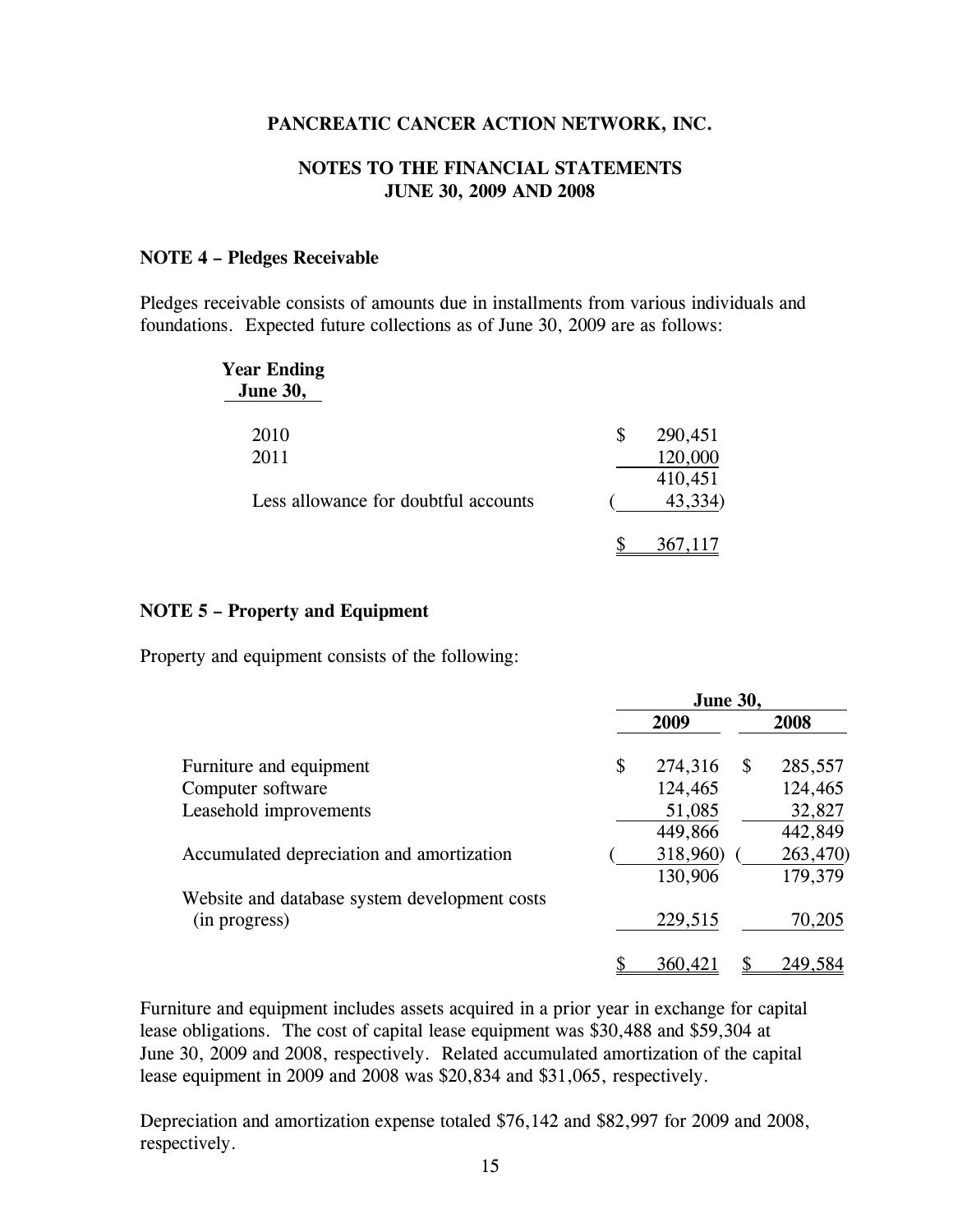### **NOTES TO THE FINANCIAL STATEMENTS JUNE 30, 2009 AND 2008**

### **NOTE 6 – Grants Payable**

Grants payable consists of annual installments due on multi-year unconditional research grants that are payable over one to three years. Payments on grants payable are expected to be \$640,750 during fiscal year 2010.

During fiscal 2009, the Organization recorded research grants expense of \$1,210,000, of which \$569,250 was paid during the year and \$640,750 was included in grants payable at June 30, 2009. During fiscal 2008, the Organization recorded research grants expense of \$1,120,600, of which \$584,600 was paid during the year and \$536,000 was included in grants payable at June 30, 2008.

### **NOTE 7 – Lease Obligations**

### *Operating Leases*

The Organization occupies its corporate offices under a five-year lease agreement, as amended during fiscal 2009, that provides for monthly base rentals ranging from \$15,000 to \$21,879, plus allocated operating expenses, through May 2010. The Organization is also obligated under certain equipment leases through 2012 and an additional office lease through 2010. Future minimum lease payments under operating leases at June 30, 2009 are:

| <b>Year Ending</b><br><b>June 30,</b> |               |
|---------------------------------------|---------------|
| 2010                                  | \$<br>280,894 |
| 2011                                  | 7,440         |
| 2012                                  | 1,400         |
|                                       | 289,734       |

In 2009 and 2008, rental expense for operating leases was \$318,919 and \$270,929, respectively.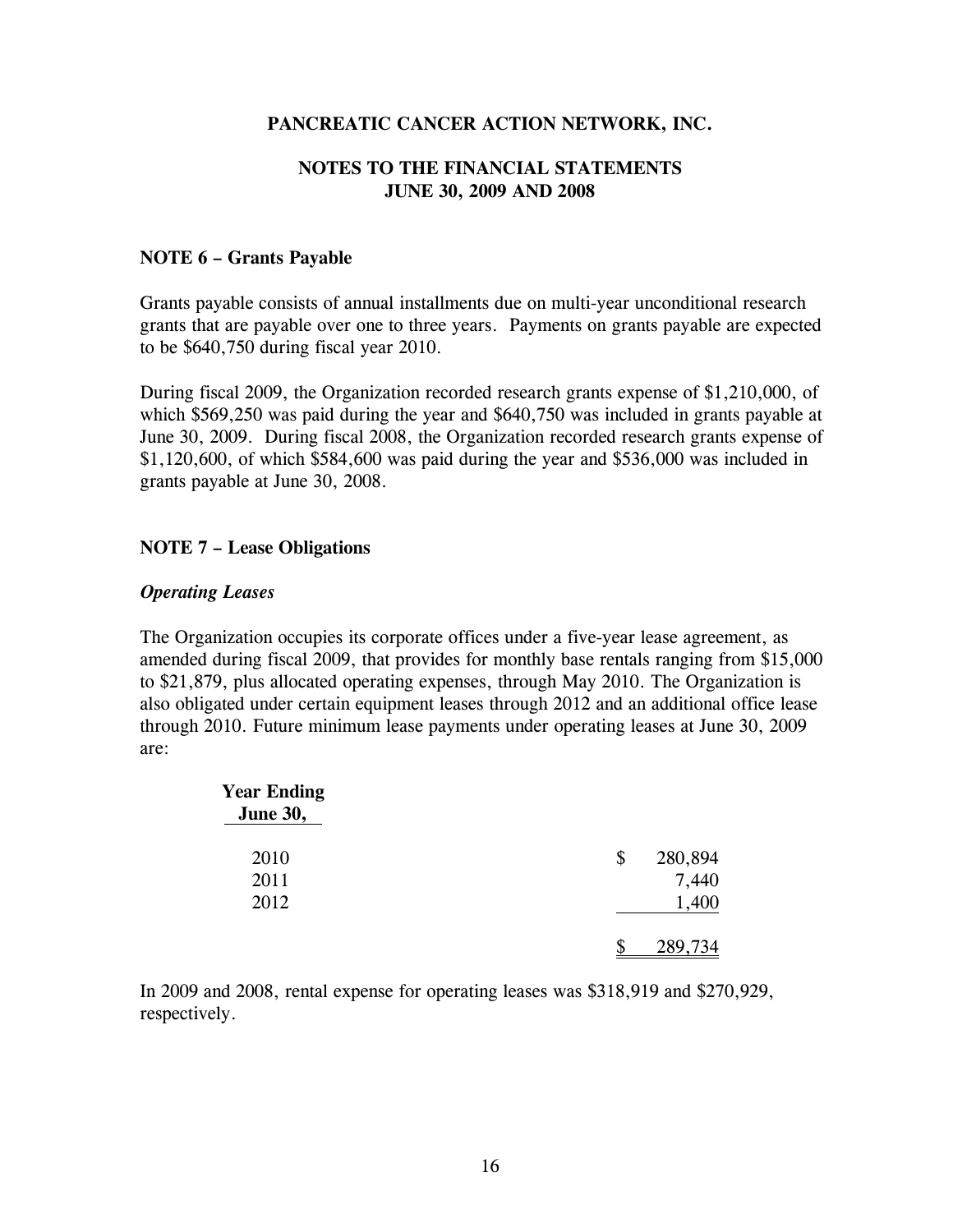#### **NOTES TO THE FINANCIAL STATEMENTS JUNE 30, 2009 AND 2008**

#### **NOTE 7 – Lease Obligations (Continued)**

#### *Capital Leases*

The Organization leases office equipment under a noncancelable capital lease obligation. The capital lease is collateralized by the office equipment acquired under the agreement.

The capitalized lease obligation at June 30, 2009 is payable in monthly installments of \$677, bears an imputed interest rate of 13.35%, and is due January 2011. The future minimum capital lease payments are as follows:

| <b>Year Ending</b><br><b>June 30,</b> |             |
|---------------------------------------|-------------|
| 2010                                  | \$<br>8,122 |
| 2011                                  | 4,738       |
|                                       | 12,860      |
| Less amount representing interest     | 2,428)      |
|                                       | 10,432      |

#### **NOTE 8 – Temporarily Restricted Net Assets**

Temporarily restricted net assets are available for the following purposes:

|                                          |         | <b>June 30,</b> |         |
|------------------------------------------|---------|-----------------|---------|
|                                          | 2009    |                 | 2008    |
| Research grants                          | 369,064 | \$              | 256,508 |
| Program workshops, literature and events | 10,716  |                 | 38,145  |
|                                          | 379,780 |                 | 294,653 |